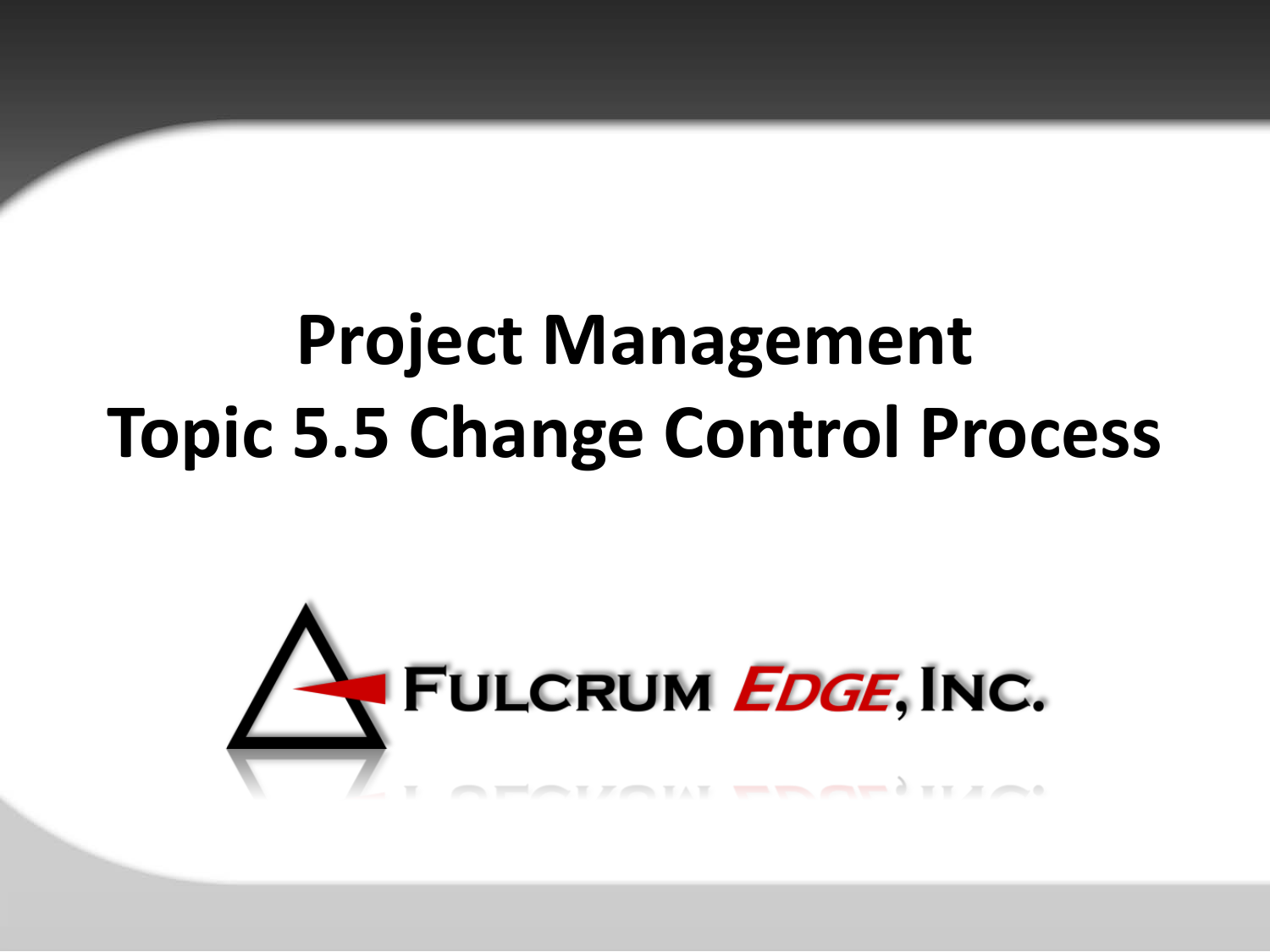## **Project Changes**

- All projects have changes by virtue of their uniqueness and unknowns
- Not all changes are bad, some may improve project performance
- Project manager controls changes to minimize negative and maximize positive effects on project objectives
- Change control should start with the quotation process

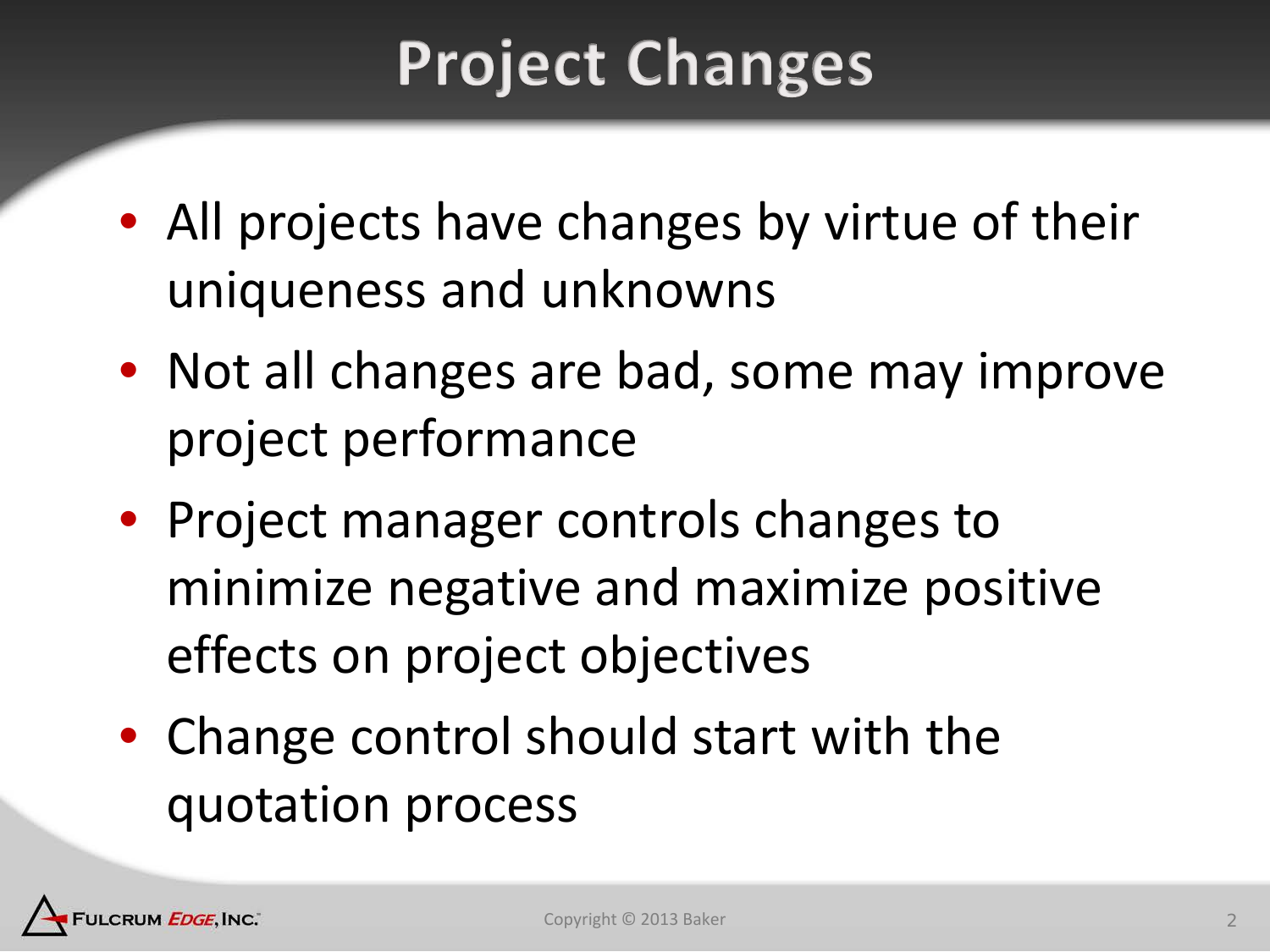### **Sources of Change**

- Customer
- Supplier
- Sub-suppliers
- Project team
- Unplanned events during implementation
- Project end users



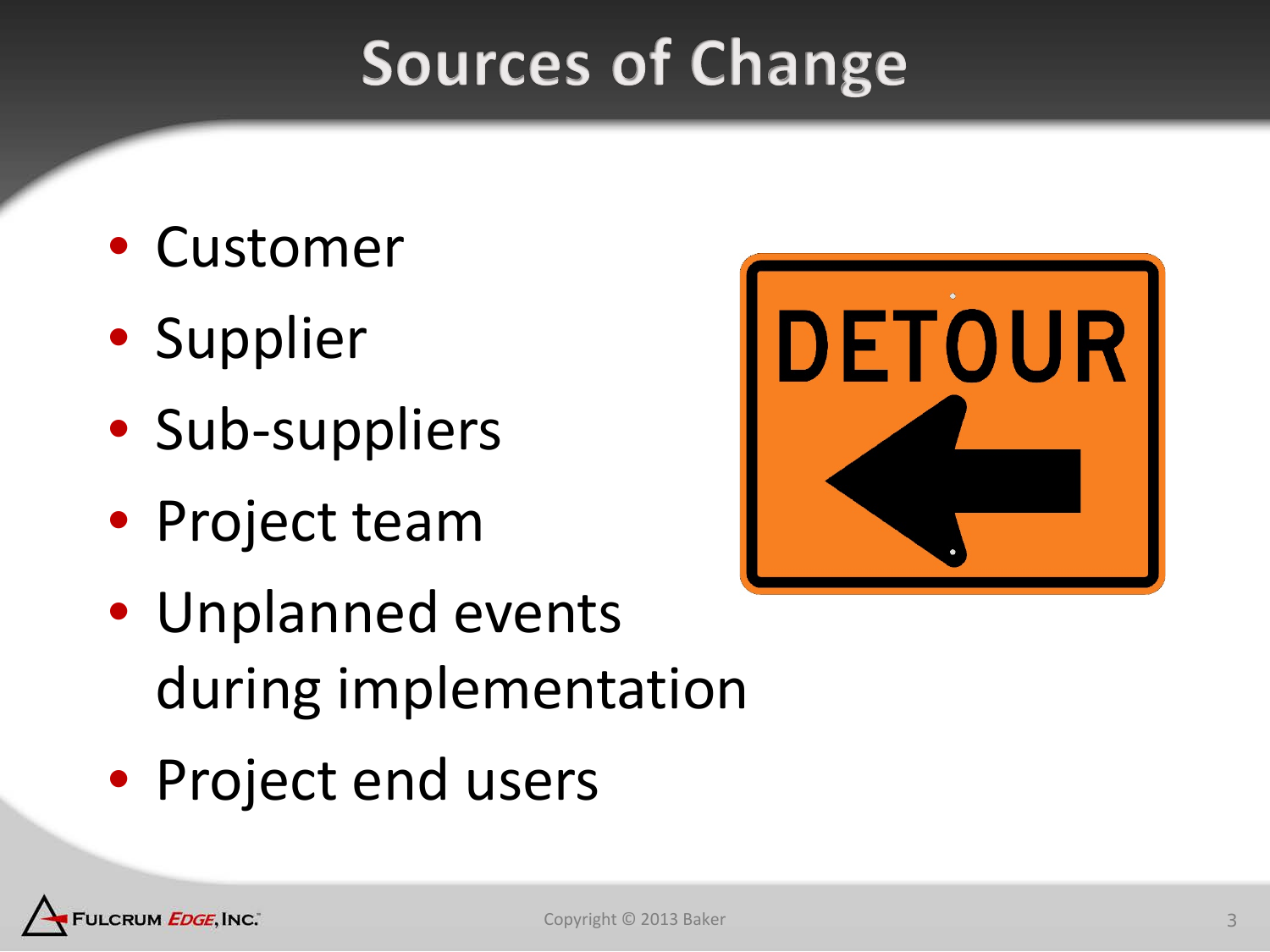### **Change Control Process**

- Standard documentation agreed to by all parties for detailing a change
- Analysis of the change by a cross functional group to quantify all positive and negative impacts on the project
- Defined hierarchy of project stakeholders for approving changes
- Tracking and follow up to ensure decisions are timely

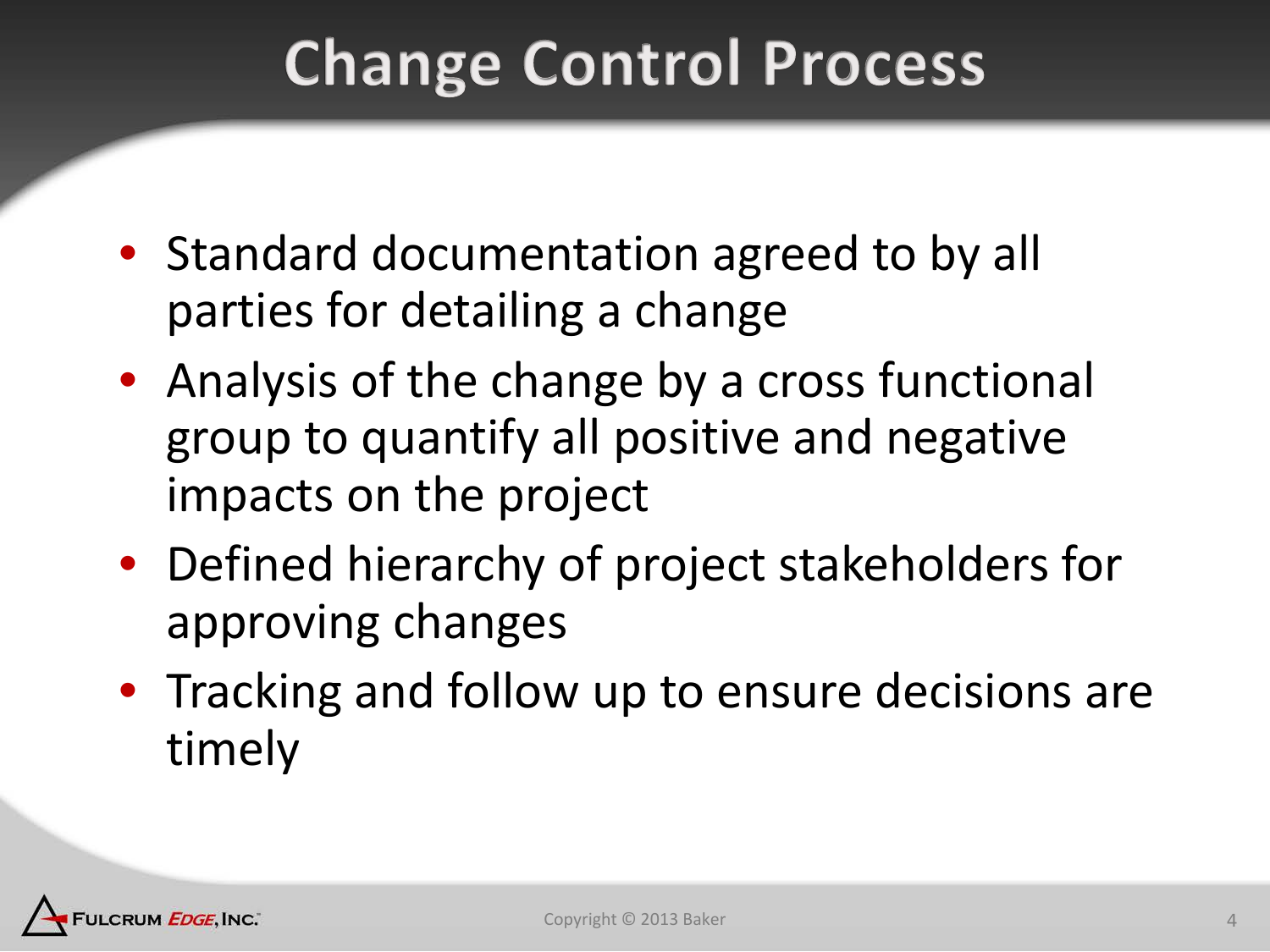## **Change Control Lessons Learned**

### Document all changes

- $\checkmark$  Review every change in terms of cost, time, scope, and quality
- $\checkmark$  Review using cross functional team
- $\checkmark$  Require a business case justification
- $\checkmark$  Make process open to everyone
- $\checkmark$  Require everyone to use the process without exception

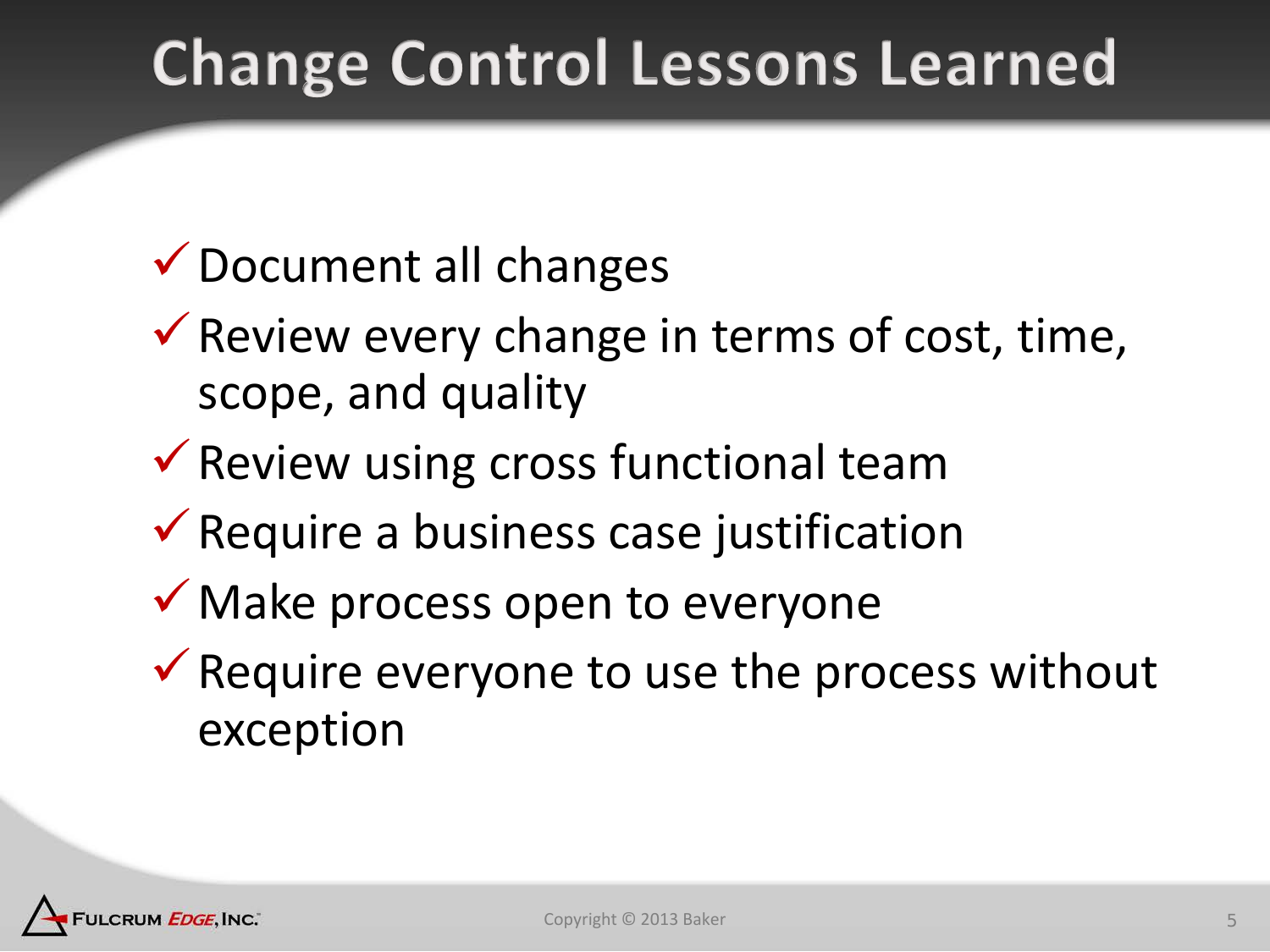### 5.5.1 Team Exercise



## **Change Control Process**

#### Learn by Doing Project Management Pages 140-141



Copyright © 2013 Baker